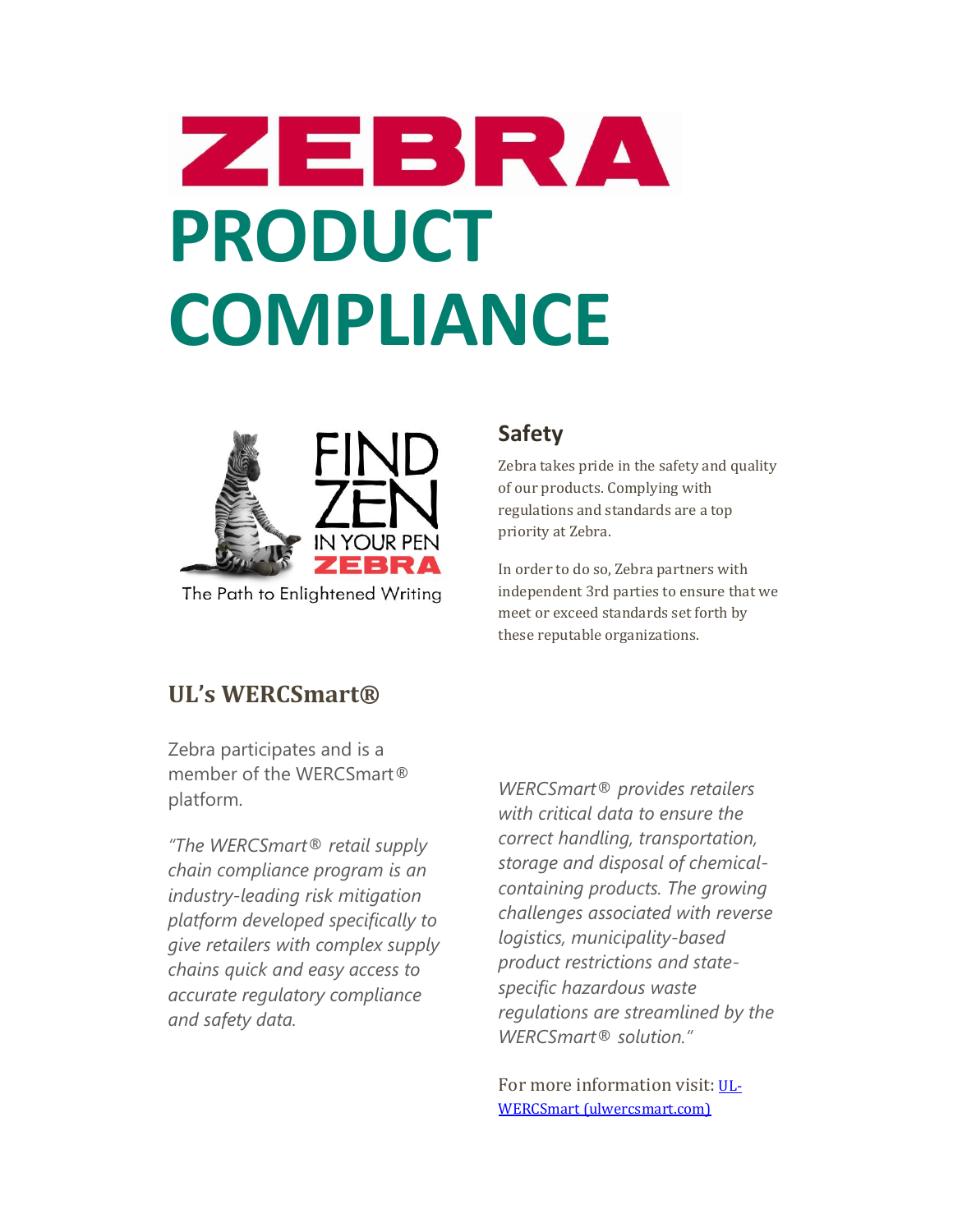



Zebra is a member of the renowned organization ACMI (ART & CREATIVE MATERIALS INSTITUTE). ACMI puts products through rigorous testing in order to ensure that Zebra meets their high standards of product safety.

Look for this seal on many Zebra products.



*"The AP (Approved Product) Seal identifies art materials that are safe and that are certified in a toxicological evaluation by a medical expert to contain no materials in sufficient quantities to be toxic or injurious to humans, including children, or to cause acute or chronic health problems. Such products are certified by ACMI to be labeled in accordance with the chronic hazard labeling standard, ASTM D 4236, and the U. S. Labeling of Hazardous Art Materials Act (LHAMA)."*

For more information visit[: Home -](https://acmiart.org/index.php) ACMI -[The Art and Creative Materials Institute,](https://acmiart.org/index.php)  [Inc. \(acmiart.org\)](https://acmiart.org/index.php)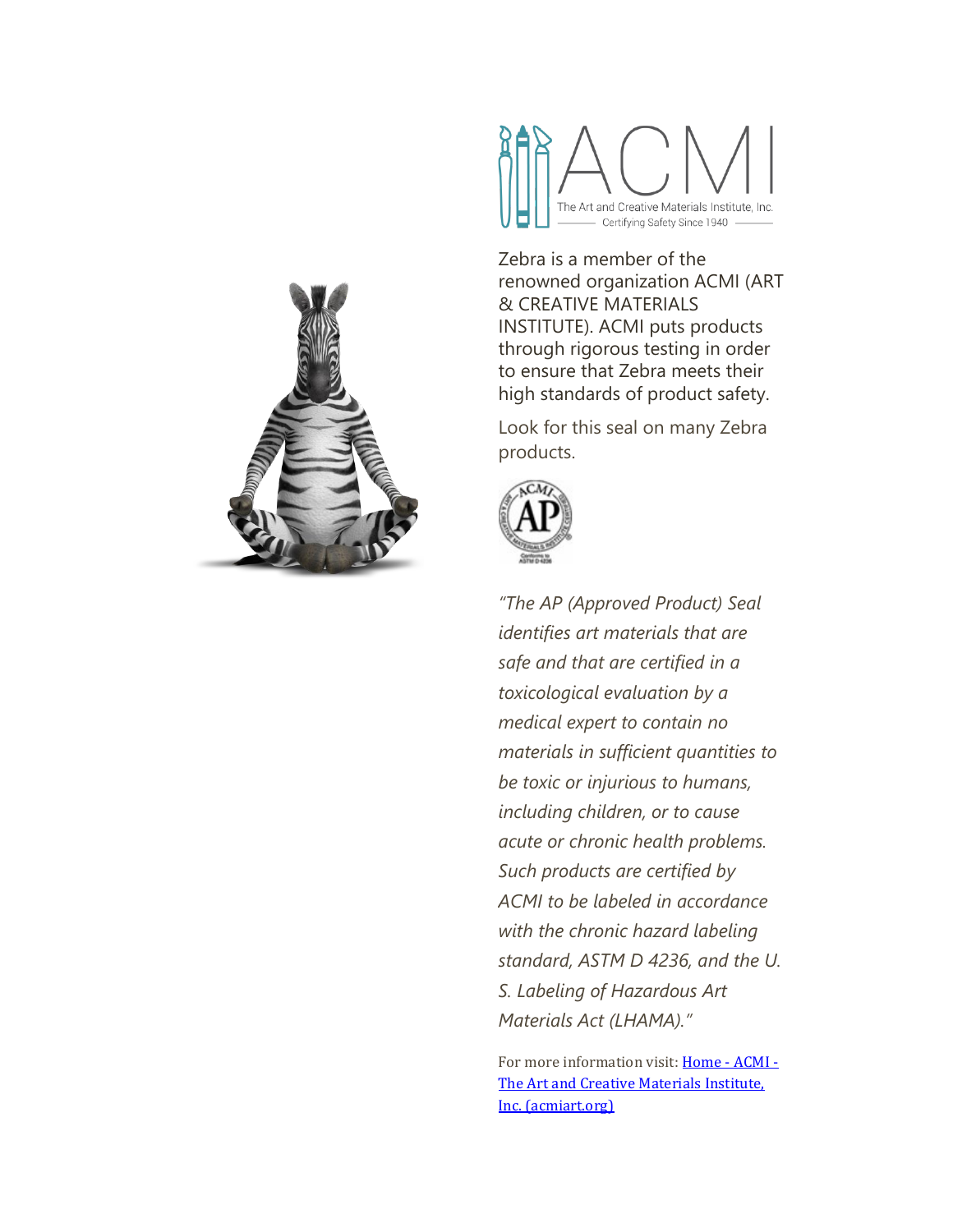

Zebra joined the CTPAT (Customs Trade Partnership Against Terrorism) initiative in order to ensure safety throughout its supply chains.

*"When an entity joins CTPAT, an agreement is made to work with CBP to protect the supply chain, identify security gaps, and implement specific security measures and best practices. Applicants must address a broad range of security topics and present security profiles that list action plans to align security throughout the supply chain."*

For more information visit: **CTPAT**: [Customs Trade Partnership Against](https://www.cbp.gov/border-security/ports-entry/cargo-security/ctpat)  [Terrorism | U.S. Customs and Border](https://www.cbp.gov/border-security/ports-entry/cargo-security/ctpat)  [Protection \(cbp.gov\)](https://www.cbp.gov/border-security/ports-entry/cargo-security/ctpat)





### Customer Audits

Occasionally our customers will ask to perform their own audit of our facilities and our vendors. We work closely with our customers in order to provide the cooperation needed in order to carry out these requests.